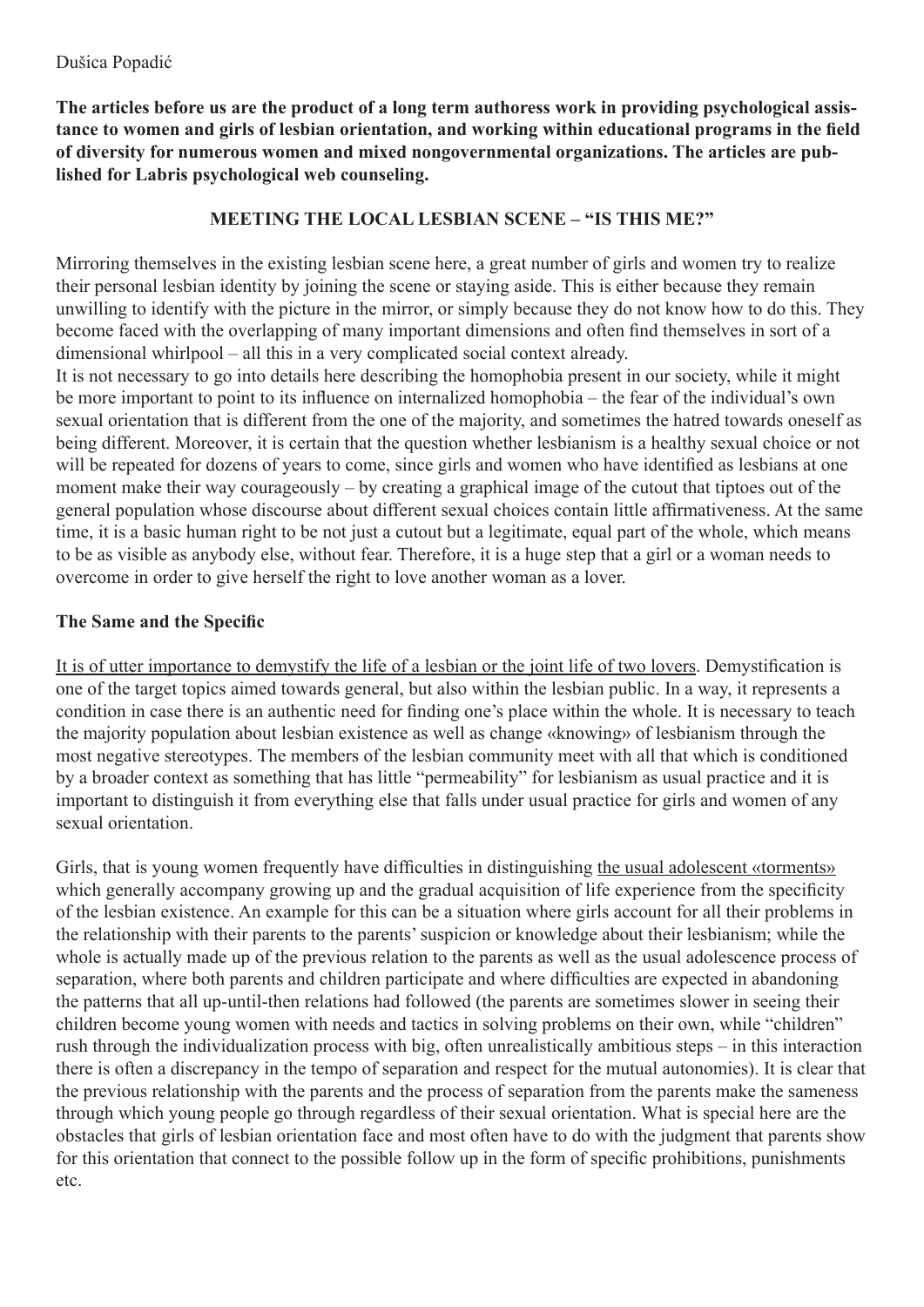For somewhat older women there is also a dilemma whether they really meet with the specificities of lesbian existence or is actually, e.g. the area of building emotional relationships a normally complex mystery to all regardless of sexual orientation. Making the space where your relationship will run safely is often achieved by managing, building "micro space" where you are open about the love nature of your relationship for a certain number of persons, while the spheres such as primary family or work space often remain "protected" from this information. Of course, this is very justifiable when keeping in mind that any coming out of lesbian sexual orientation makes an inevitable change, but keeping this information secret also has its consequences in the degree of uneasiness that women bear as an integral part of themselves (this is something that they very hardly give up). It is very difficult to extend this micro area and truly live the well-known axiom of "personal is political". In distinguishing the general and the specific, in this case the general is learning communication skills and negotiations within the emotional relations, handling the crisis etc, which is often lacking no matter what sexual orientation is in question.

Sexualization as one of the light motifs of this type of diversity can sometimes look logical, because apparently it terminologically explains the term "sexual diversity" itself. However, this is a multi-faceted medal, since sexualization seen firsthand often supports negative stereotypes of lesbians, both with the majority population and with the lesbians themselves. The imperative that lesbian identity is often valued by accomplished sexual contacts/relationships and the pressure which makes it difficult to utter "No, I have never had any relationship (often neither with girls nor with men)", inevitably resembles one of the criteria of "measuring the successfulness" in heterosexual world which we often want to distance from and proclaim the women culture different and stepping out of the notoriously mentioned patriarchy. This, not so scarcely seen imperative, sometimes results in (young) women resorting to various explanations such as previous pretended heterosexuality or we hear vaguely "Yes, I had some relationships before" with no further explanation. In any case, one can imagine the degree of uneasiness and how it affects the self-esteem.

And finally, in accounting "the same and the specific" stands the fact that between lovers there can occur the problem of violence in emotional relationship. The same phenomenon of the internalized homophobia represents only one factor that may provoke abuse. This problem is one of the taboos since it is unwillingly recognized as a similarity with hetero relations and also brings into spotlight the axiom that women who love women often state and this is about "women relationships being different".

## *My Place in the Continuum*

Girls and women of lesbian orientation often go down the path from the exclusiveness which authentically belongs to this existence (sometimes creating a ghetto where they finally have the possibility of identification in similarities) to blending with the dominant habits and life style of the majority. Where in this continuum girls and women will find themselves, mostly depends on the prehistory they have, on how they will manage at the existing lesbian scene, as well as, sometimes crucially important, internalized homophobia. They go through serious and deep dilemmas while searching for their own, the safest modality. There are different ways of managing:

1. Entering and exiting the ghetto in trying to unite the worlds (majority and sexually different) either because you have not yet told anyone that you fall in love with women or because you idealistically wish for the possibility of such unity.

2. Dwelling almost exclusively in the ghetto that provides the necessary protection and benevolent public where one can function more easily since one does not need to hide the essential part of self. In the ghetto there are at least two groups: a) the women activists who often, driven by so called "political correctness" remain in the ghetto and here they achieve the maximum of all of their identities, personal and professional; b) others who, under any condition, do not want any form of lesbian or feminist political engagement – but solely see the function of the scene in meeting other women. Ghetto, in one of its outcomes, makes the other "real world" distant (sometimes also intensely frightening) and the ghetto proclaims one of its aspects i.e. the virtual reality, to be the true reality.